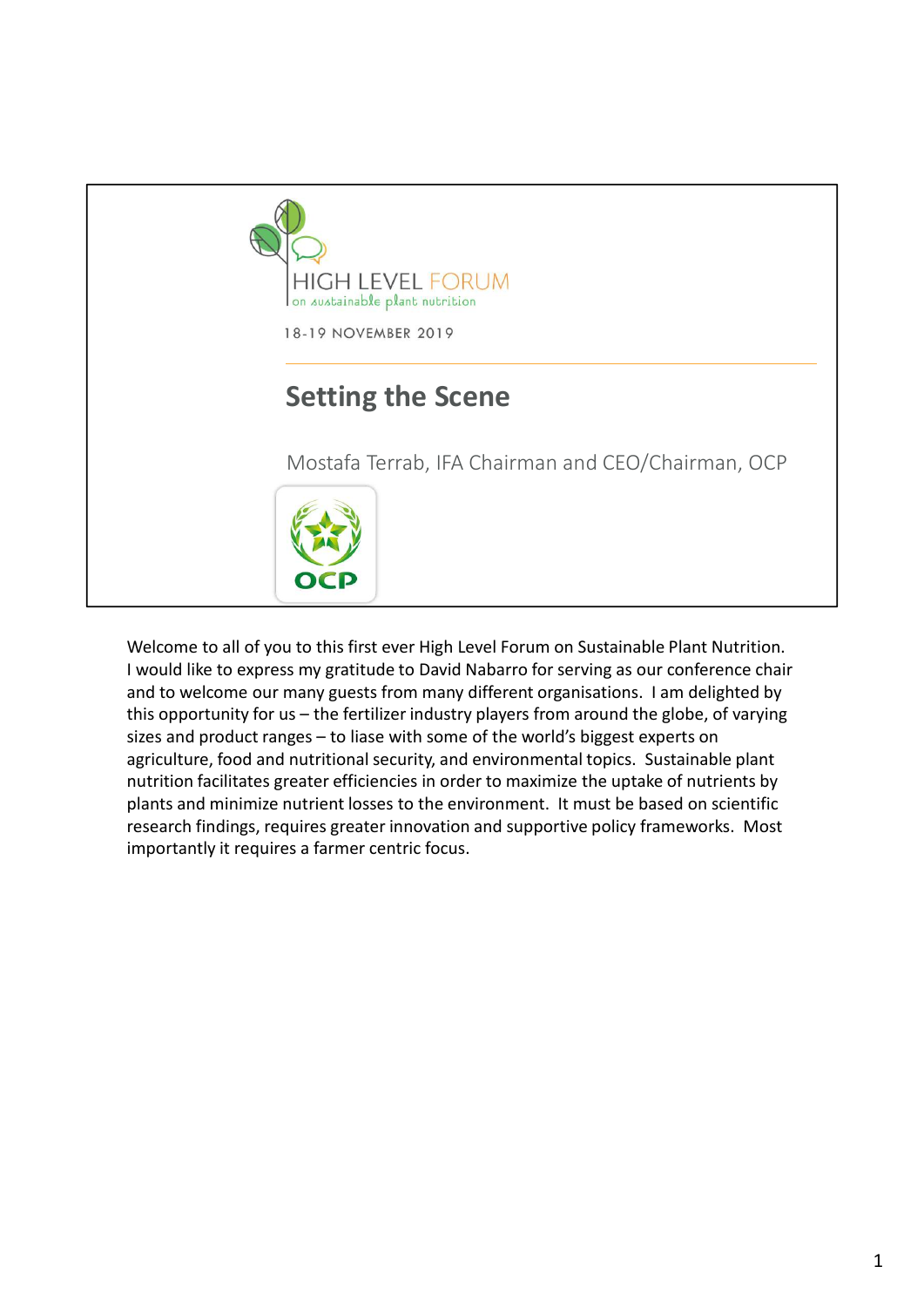

Last year, IFA finalized its 2030 scenarios, which were the backdrop to our strategic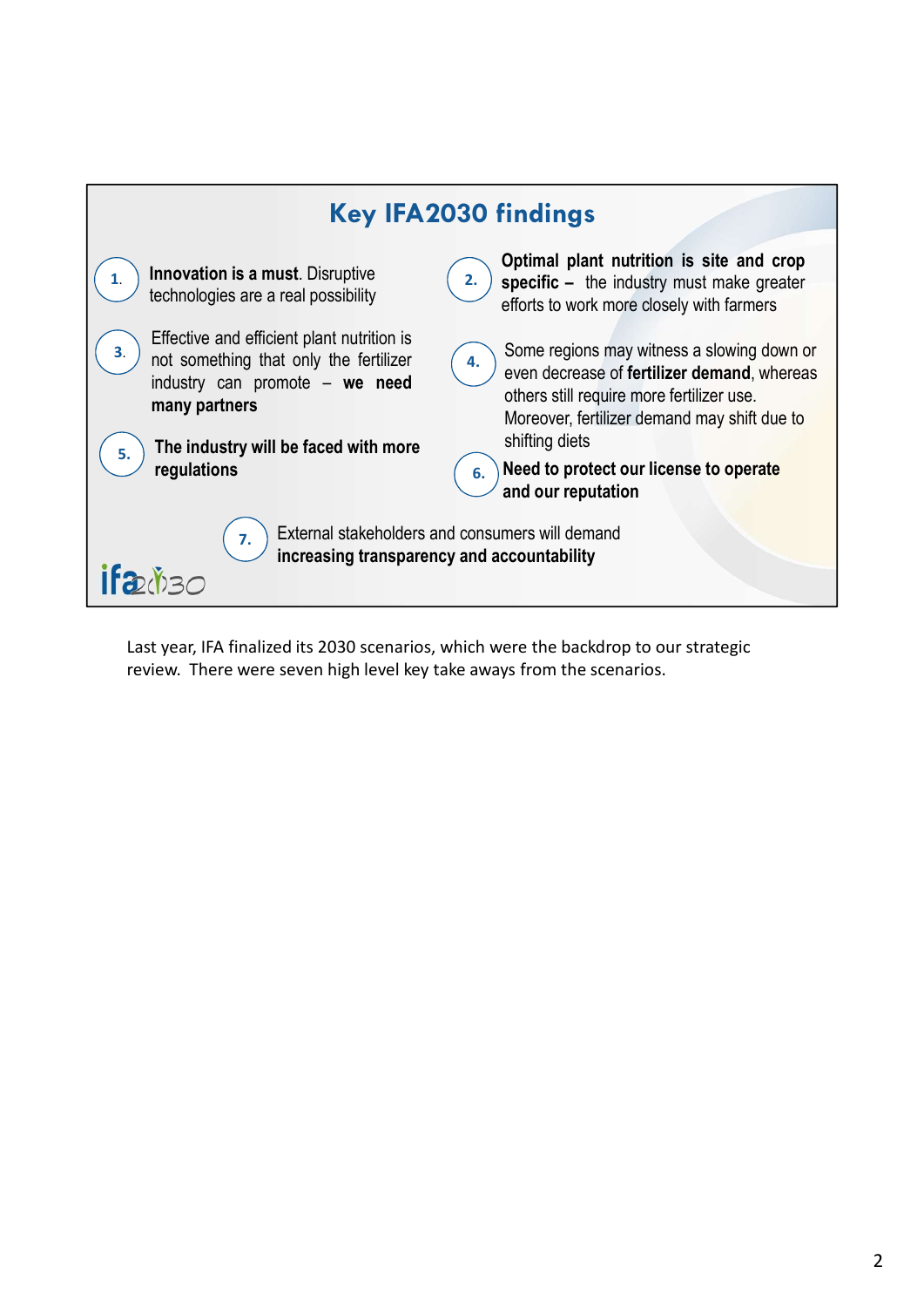

- ....and three key outcomes of our strategic review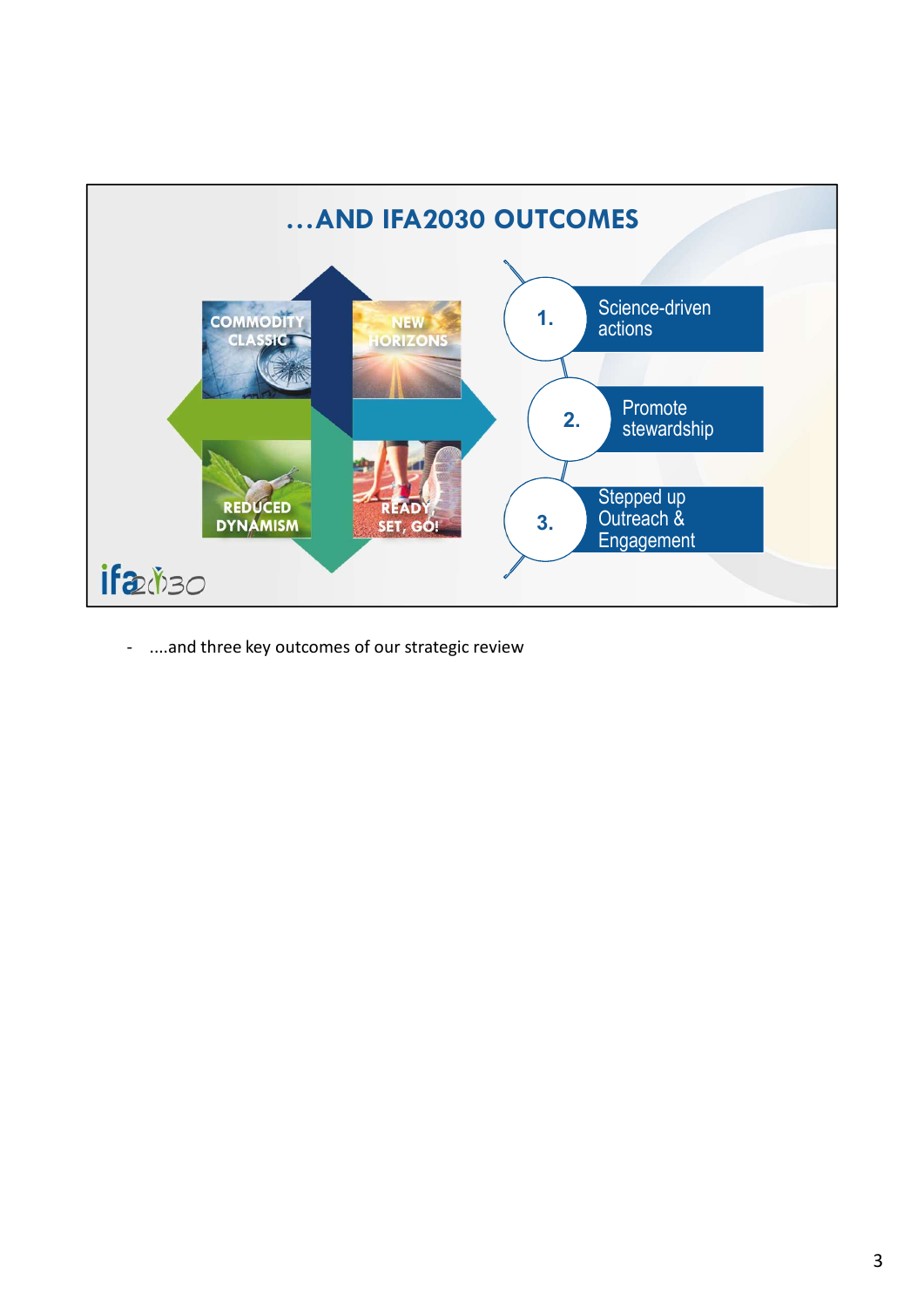

- establishing an International Scientific Panel on Sustainable Plant Nutrition (its first will provide guidance to IFA and other stakeholders on how most effectively to Bruulsema. Example 10.1 The most state of the state of the state of the state of the metric of the metric of the stabilishing an international Scientific Panel on Sustainable Plant Nutrition (its first meeting was yesterday!) – this
- its membership by encouraging, and increasingly expecting, that its members show continuous progress and become industry stewardship champions. Early next year will also see the release of IFA's first sustainability report and a new Global Stewardship Symposium.
- desire to enter into a more concerted and ongoing dialogue with our key stakeholders, so as to step up our outreach and engagement. Thank you to all of you for spending these two days with us, which will allow us to jointly examine how fertilizers can most effectively continue to contribute to global food security while meeting additional challenges.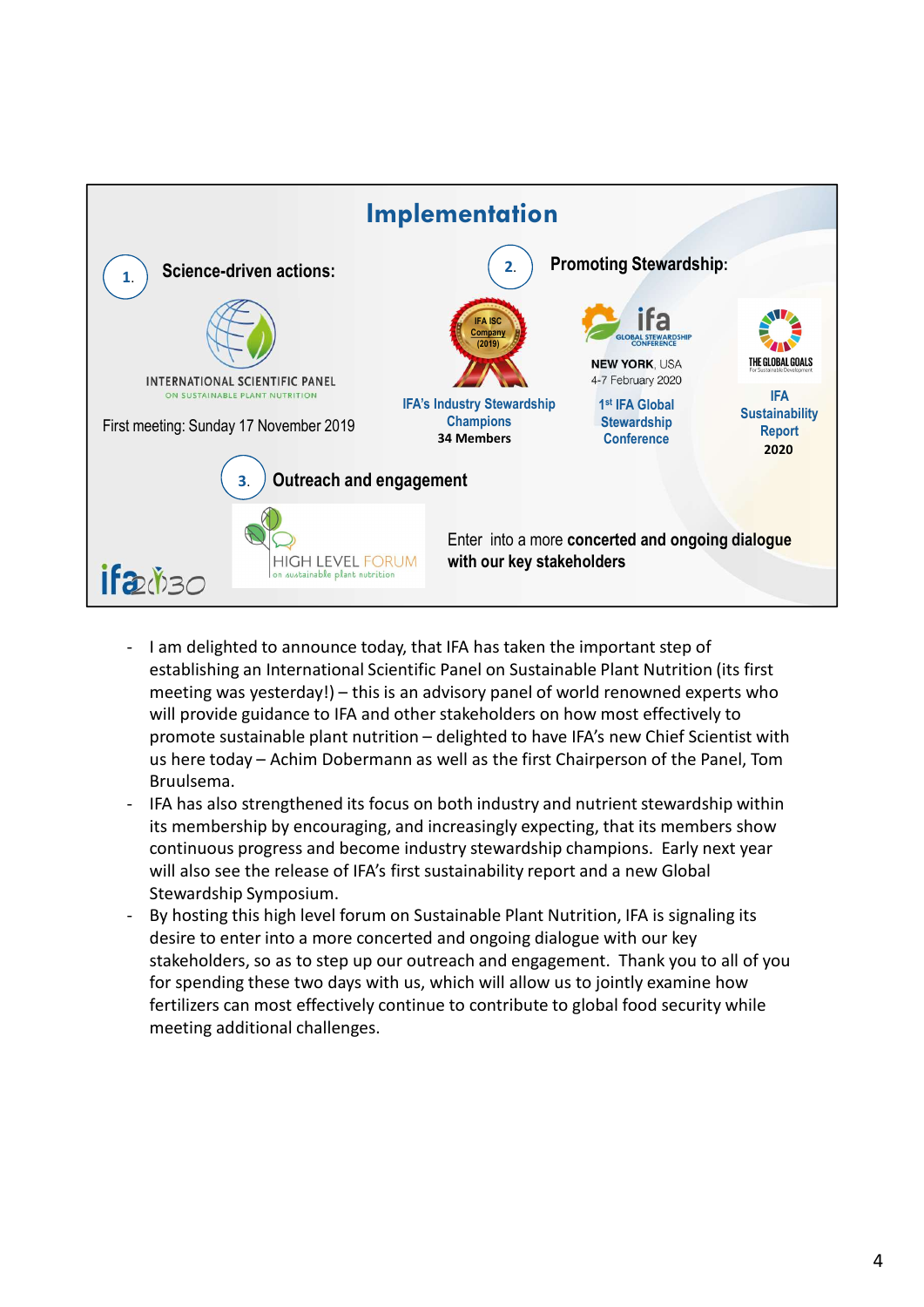

## His Excellency Hailemariam Desalegn AGRA Chairperson, former Prime Minister of Ethiopia

It is now my distinct pleasure to announce our guest of honor. We are delighted to have with us HE Hailemariam Desaleng, former PM of Ethiopia, and now serving as Chairperson of the Alliance for a Green Revolution in Africa/AGRA, which seeks to promote uniquely African solutions designed to meet the specific environmental and agricultural needs of African farmers, so they can sustainably boost production and gain access to rapidly growing agriculture markets. As Prime Minister of Ethiopia, Hailemariam Desalegn, Ethiopa experienced **His Excellency Hailemariam Desalegn**<br>AGRA Chairperson, former Prime Minister of Ethiopia<br> **ELV**<sup>Y</sup>) 30<br>
It is now my distinct pleasure to announce our guest of honor. We are delighted to have<br>
with us HE Hailemariam Desal

Transformation Plan (GTP I) and starting its second phase, GTP II.

He is credited for the country's continued rapid and double-digit economic **Example 1980**<br>The show my distinct pleasure to announce our guest of honor. We are delighted to have<br>with us HE Hailemariam Desaleng, former PM of Ethiopia, and now serving as<br>chairperson of the Alliance for a Green Revol **2: (***N*) 30<br>this now my distinct pleasure to announce our guest of honor. We are delighted to have<br>with us HE Hailemariam Desaleng, former PM of Ethiopia, and now serving as<br>chairperson of the Alliance for a Green Revol Example it is now my distinct pleasure to announce our guest of honor. We are delighted to have<br>with us HE Hailemariam Desaleng, former PM of Ethiopia, and now serving as<br>Chairperson of the Alliance for a Green Revolution implementation of the Growth and Transformation Plan (GTP I) and to start with GTP II.

He also previously served as Deputy Prime Minister and Minister of Foreign Affairs from 2010 to 2012 and was the Chairperson of the African Union from